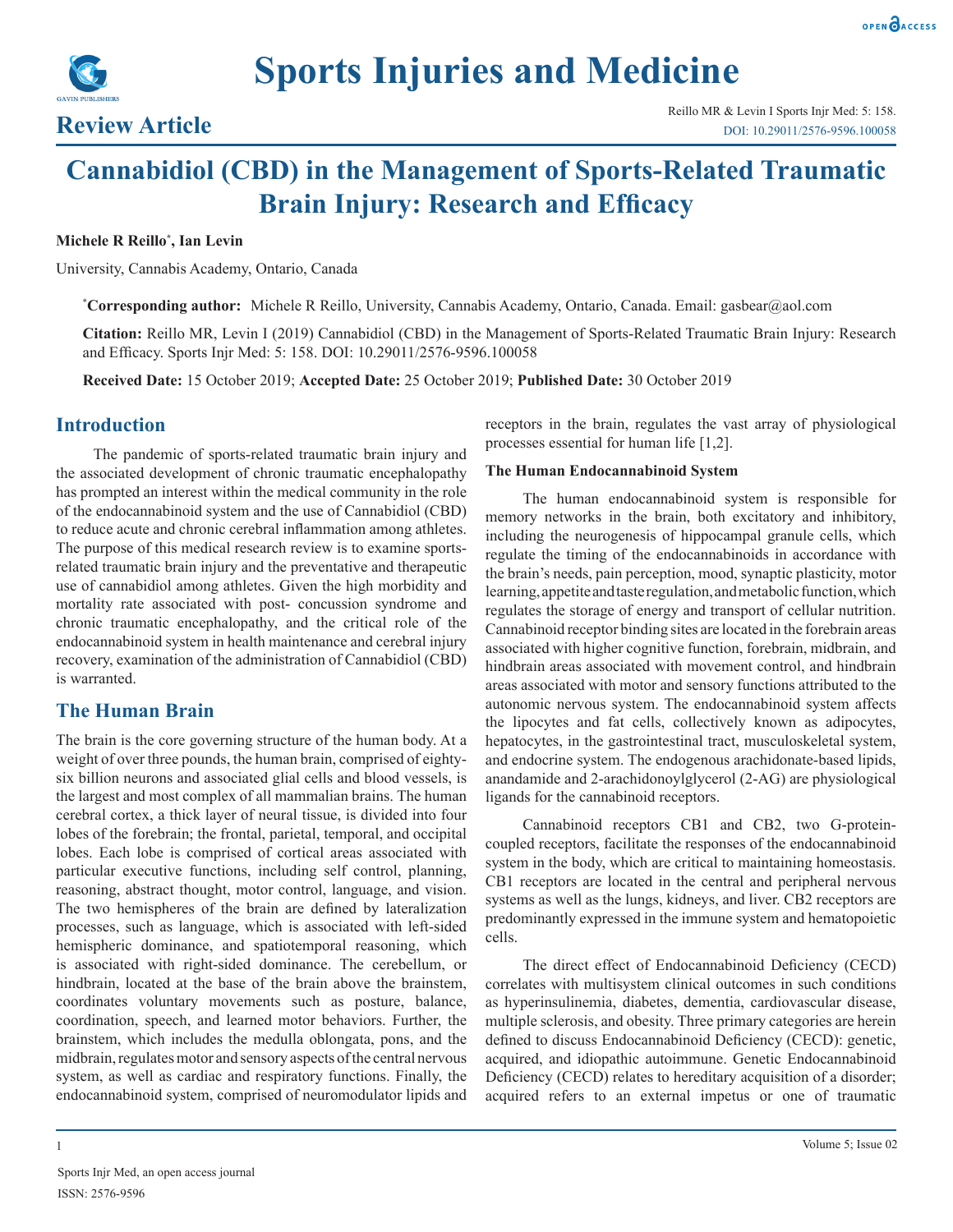origination, and idiopathic autoimmune refers to etiologies for Endocannabinoid Deficiencies (CECD) which do not have direct associations. Diseases and disorders are assigned to one or more of these categories because often secondary disorders arise with physiological changes associated with the primary diagnosis. For example, deficiency in human cannabinoids which contribute to ataxia arising from traumatic brain injury is categorized as acquired, originating from an external source. The presentation of ataxia related to CECD in multiple sclerosis, for example, is categorized as idiopathic autoimmune, and ataxia related to CECD in Huntington's Chorea is categorized as hereditary. Because the endocannabinoid system facilitates communication and coordination between various cell types, deficiencies directly affect physiological homeostasis with similar manifestations but unique originations.

Cannabidiol (CBD), a non-psychotropic cannabinoid naturally occurring in human and animal species, occurs as a phytocannabinoid, CBD oil, which is derived from the industrial hemp plant. The restorative effects of Cannabidiol (CBD oil), which increases anandamide and other lipid neurotransmitters, thereby restoring the endocannabinoid system, is of interest in the medical management of traumatic brain injury in athletes. Cannabidiol (CBD), derived from the hemp plant, demonstrates anti-inflammatory and immune-modulating properties. Cannabidiol (CBD) has a low affinity for CB1 and CB2 receptors in the human body, but acts as an indirect antagonist of their agonists. (Antagonists are defined as substances that stop or inhibit the effects of another substance on the cellular surface, producing the same effect as a substance which would normally bind to the receptor. Agonists are chemicals that bind to receptors and illicit a biological response.) Therefore, cannabidiol (CBD) may enhance the therapeutic effects of other cannabinoids, possibly by increasing the density of the CB1 receptors. Cannabidiol (CBD) has been demonstrated to cross the blood-brain barrier and exert antioxidant, antimicrobial, and neuroprotective properties, rendering it valuable in the prevention and treatment of oxidative stress associated with neurological and traumatic cerebral disorders.

The attributes of cannabidiol are critical in the restoration of the brain in traumatic brain injury, which causes acute and chronic disorders of the neurological system. Presently, supportive therapeutic interventions, including rest and physical therapy, remain the medical standard of care. Therefore, the neuroprotective, analgesic, and anti-inflammatory properties associated with cannabidiol, in combination with the ease of oral or aerosolized administration, renders CBD ideal in the medical management of cerebral damage [3-5].

# **Types of Traumatic Brain Injuries Diffuse Axonal Injury (DAI)**

Diffuse Axonal Injury (DAI) is a traumatic brain injury which causes the formation of extensive lesions in white matter tracts occurs over a widespread area. Diffuse Axonal Injury (DAI) varies in degree from mild to severe, and is one of the most common and devastating types of traumatic brain injury, associated with the primary damage occurring in concussive injury. Severe DAI is associated with coma and a 90% mortality rate. Indeed, those patients who regain consciousness remain significantly impaired and require lifetime care. Concussion is a milder type of diffuse axonal injury. DAI differs from traumatic brain injury secondary to a direct impact to the head which is associated with cerebral deformation. Instead, DAI is associated with repetitive, accelerated and decelerated shear forces and rotational forces which thrust the brain against the skull, similar to shaken baby syndrome. In athletics, examples of forces associated with DAI include repetitive injury to the occipital region of the skull from rebounding in basketball, indirect force to the neck and torso, which causes the head to rotate and move forward and laterally, associated with football and rugby, and head passing associated with soccer, which causes frontal and occipital damage as the brain forcefully impacts with the skull.

The major cause of damage in DAI is the disruption of [axons,](https://en.wikipedia.org/wiki/Axons) the neural processes that allow one [neuron](https://en.wikipedia.org/wiki/Neuron) to communicate with another. White matter is comprised of mylineated tracts of axons. Forces which result in acceleration cause shearing injuries and cellular damage as tissue slides over other tissue. When the brain is accelerated, parts of differing densities and distances from the axis of rotation slide over each other, stretching axons that traverse junctions between areas of different density. Junctions where white and grey matter connect are especially susceptible to the formation of lesions associated with DAI.

In the white matter, lesions associated with DAI range in diameter from one to fifteen millimeters and are characteristically distributed, typically in the brain stem, corpus callosum, and cerebral hemispheres. The frontal and temporal lobes of the brain, the white matter of the cerebral cortex, the superior cerebral, the peduncles, the basal ganglia, the thalamus, and the deep hemispheric nuclei are also probable areas for the formation of lesions because of the difference in density of these structures than that of the remainder of the brain. This finding, which indicates the release of TAU proteins in traumatic brain injury, associated with DAI, is correlated with the development of Chronic Traumatic Encephalopathy (CTE). It is important to note that even mild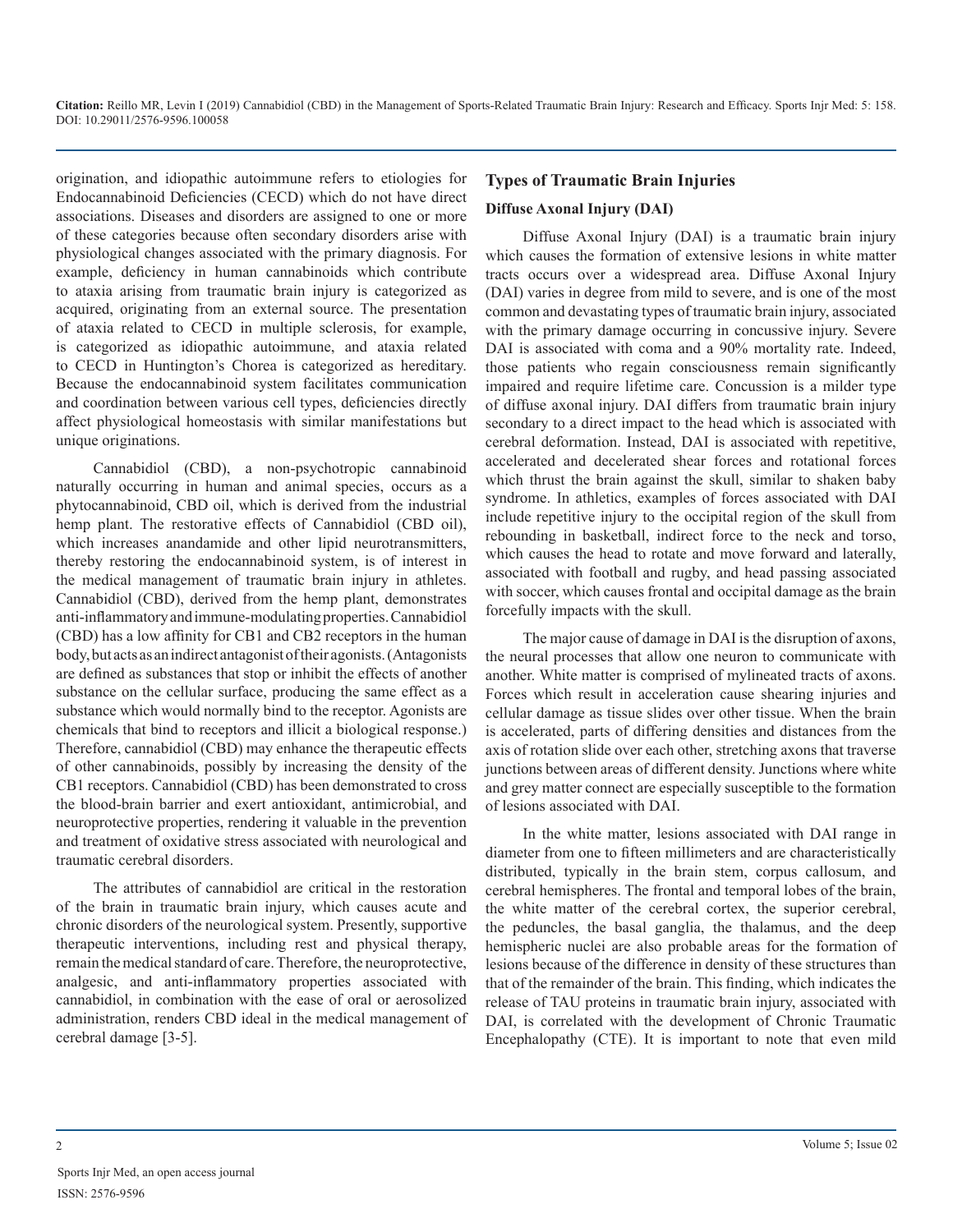forms of DAI are associated with CTE, a finding which explains the development of neurodegenerative disease among athletes who have not experienced a documented concussion or loss of consciousness. A study at Boston University concluded that 91 percent of college football players who sustained TBI developed CTE. It may be argued that this number may be significantly low in light of the exclusion of athletes who have experienced mild diffuse axonal injury.

Assessment has historically involved MRI and/or CAT scan. Treatment protocols recommend abstinence from exercise and athletics, rest, and monitoring of symptoms. Return to competition in most states requires authorization by a physician. Research studies support the use of Cannabidiol (CBD) oil derived from industrial hemp, in the management of DAI. Cannabidiol has antiinflammatory and neuroprotective properties and is effective in the reduction of pain [6-10].

# **Concussion**

The term concussion, derived from the Latin 'concutere', to shake violently, is the most common type of traumatic brain injury. The medical literature refers to concussive injury as Mild Brain Injury (MBI), Mild Traumatic Brain Injury (MTBI) and Mild Head Injury (MHI) in defining concussion. The traumatic impact of the brain against the skull causes immediate metabolic, structural, and neurocognitive changes. The degree of impact which results in concussion varies between individuals and symptoms may be independent of the degree of concussive injury. Regardless of the impact, concussive injury universally causes a variety of physical, cognitive, and emotional symptoms, which may be subtle and not readily detected using imaging studies.

Symptomatology associated with concussion includes somatic, cognitive, emotional, physical and behavioral characteristics: somatic (headache), cognitive (feeling unclear or as if in a fog and slowed reaction times), emotional (emotional lability), physical signs (loss of consciousness or amnesia and insomnia), and behavioral changes (depression and irritability). Individuals who have sustained a concussion are more susceptible to concussive injuries, particularly if the new injury occurs prior to the resolution of the previous concussion. A negative, progressive process which requires lesser impacts to produce the same level of symptom severity is correlated with concussive injury. Research indicates the chronic traumatic encephalopathy, Parkinson's disease, depression, and neurodegenerative disorders are associated with concussive injury and may emerge throughout the lifespan.

The varying definitions of concussive injury and inaccurate reporting accounts for the inaccuracy in the epidemiology of concussion. In athletics, concussive injury is estimated to exceed 2

per 1000 player hours, or approximately 4 to 5 million per annum. The incidence of concussion in descending order is as follows: men's football, women's soccer, women's basketball, men's basketball, men's boxing and mixed martial arts, women's boxing and mixed martial arts, women's lacrosse, men's lacrosse, men's ice hockey, and men's wrestling. Extreme sports, which include auto racing, snowboarding, competitive skiing, and rock climbing are likewise associated with high incidences of concussion. Indeed, any sport which places the athlete at risk for direct or indirect trauma to the head is significantly considered in the reporting of concussive injury.

The effects of concussion TBI alter the brain's physiology immediately with detrimental effects which last for years. Included in the cascade of events unleashed in the brain by concussion is impaired neurotransmission, loss of regulation of ions, deregulation of energy use and cellular metabolism, as well as a reduction in cerebral blood flow. Excitatory neurotransmitters, biochemical, such as glutamate, serves to stimulate nerve cells, and nitric oxide, which is vital to cerebral blood flow and inflammatory processes, are released in excessive amounts into the white and gray matter. The resulting cellular excitation causes neurons to fire excessively and aberrantly, creating an imbalance of ions such as potassium and calcium across the cell membranes of neurons. Simultaneously, cerebral blood flow is reduced, precipitating a severe reduction in available cerebral energy. The cumulative effects of the acute physiological processes in traumatic brain injury are associated with the expression of TAU proteins within the brain. The dissemination of these proteins is associated with the development of chronic traumatic encephalopathy (CTE), which is epidemic among athletes, especially those who engage in contact sports.

In a 2016 study conducted at Boston University, 91 percent of former college football players who had sustained concussive injury developed Chronic Traumatic Encephalopathy (CTE), a neurodegenerative disorder associated with dementia, erratic behavior, rage, suicide, and demylineation of the central nervous system. Research indicates that concussive injury causes both functional and structural cerebral changes in the human brain. The advent of the use of SPECT scans in the diagnosis of CTE in living patients, which is associated with concussion, clearly supports the presence of neuropathological changes which cause cellular dysfunction with residual neurological, psychological, and structural damage within the cerebellum. Whereas medical research previously supported resolution of the damage associated with concussive injury, current studies indicate that traumatic brain injury initiates an aberrant metabolic and biochemical pathway which is associated with progressive neurocognitive diseases [11- 14].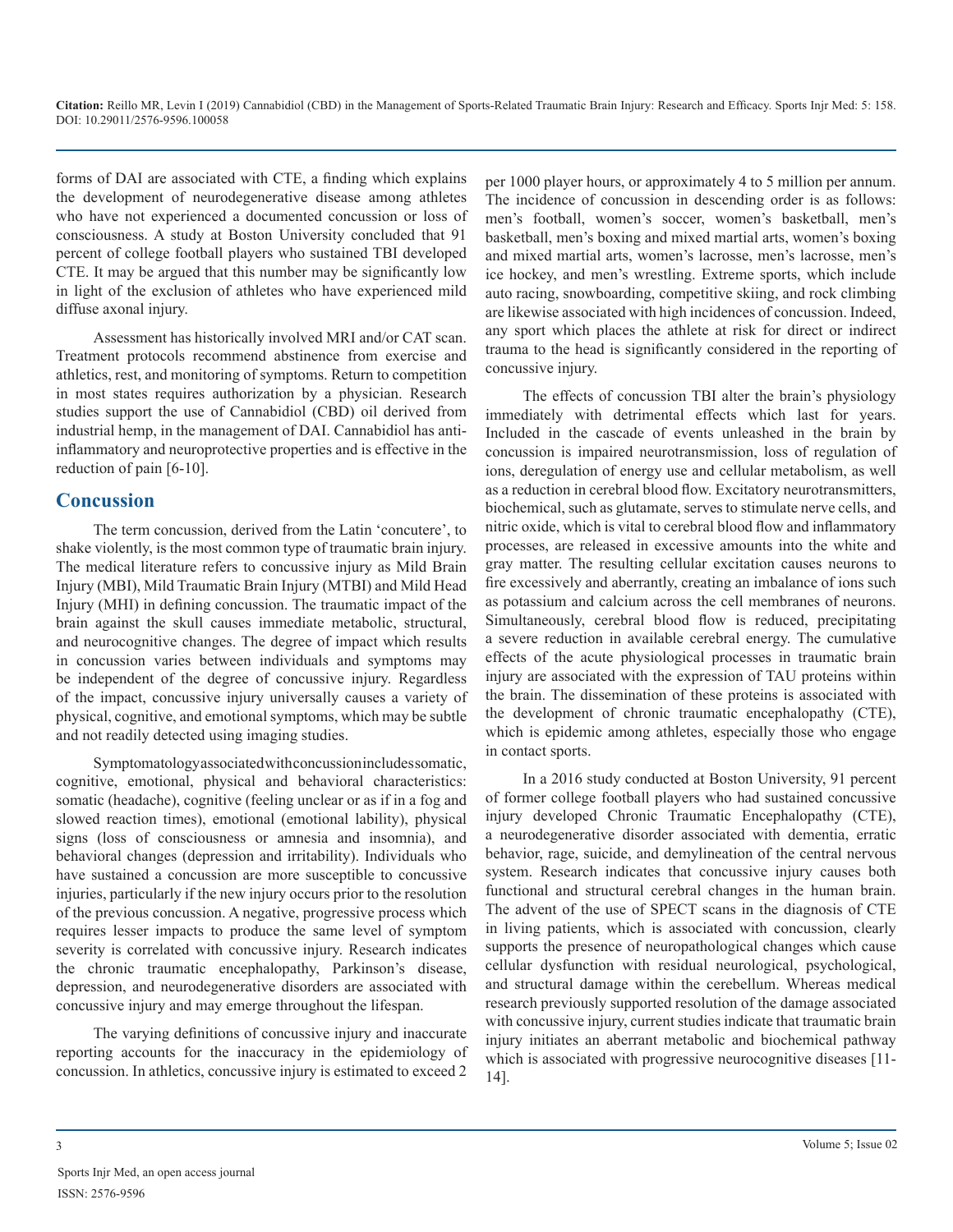#### **Subdural Hematoma**

Subdural hematoma refers to a gathering of blood between the dura mater and the brain and is associated with traumatic brain injuries in such sports as football and soccer. Tears in the bridging veins across the subdural space rupture, causing increased Intracranial Pressure (ICP) causes compression and structural damage to delicate cerebral tissues. Whereas acute subdural hematomas are life-threatening, chronic subdural hematomas are associated with better prognosis with appropriate medical intervention. Permanent structural and functional damage is associated with subdural hematoma and neurocognitive and neurological symptoms may remain for the lifespan of the patient.

Classification of subdural hematomas is relative to onset, and divided acute, subacute, and chronic categories. Acute, traumatic subdural hematomas have the highest mortality rate and require immediate surgical decompression. High speed acceleration or deceleration injuries are associated with expansive hematomas and acute bleeds. Severe cerebral contusions likewise increase the likelihood of death. Whereas chronic subdural bleeds are slower and associated with venous tears, acute subdural bleeds have a high mortality rate which is associated with the degree of force to the brain. Indeed, the mortality rate associated with acute subdural hematoma is 60-80%. Sudden death in football, wrestling, and extreme sports is often associated with acute subdural hematoma.

Conversely, chronic subdural bleeds develop over a period of days to weeks and often occurs after minor head trauma. Because symptoms of chronic subdural hematoma may be initially subtle, until intracranial pressure increases significantly, clinical diagnosis may require weeks or months after trauma to the head. Shearing forces cause intra and pre-retinal hemorrhages and trauma from rotational and linear forces increases the strain on small bridging veins, causing subtle bleeding into the brain. In athletes, small bleeds, less than one centimeter in diameter, may resolve without intervention. Assessment after head injury is imperative, as a second impact injury in chronic subdural bleeding is associated with high mortality [15-19].

#### **Epidural Hematoma**

Epidural or extradural hematoma, also known as an epidural hemorrhage, is a type of traumatic brain injury (TBI) in which a buildup of blood occurs between the dura mater, the resilient outer membrane of the central nervous system, and the skull. Because the spinal cord is also covered by a layer of dura mater, epidural bleeding may also occur within the spinal column. In trauma, the rapid accumulation of blood within the intracranial space compresses delicate brain tissue and causes a shift in cerebral matter. Indeed, at least 15% of all epidural hematomas are fatal.

Epidural hemorrhages, like subdural, and subarachnoid

deceiving and relative to the rate and volume of accumulated blood between the dura mater and the skull. A period of lucidity may be followed by weakness of the extremities on the opposite side as the lesion, compression of the crossed pyramid pathways, and loss of the visual field opposite to the lesion site. Intense headache is immediate and may progress to coma within a few minutes. This is associated with the compression of the posterior cerebral artery on the side of the lesion. Athletes involved in traumatic brain injury may emergently present with a fixed and dilated pupil on the side of the injury, with positioning of the eye downward and outward, related to unopposed CNIV and CNVI innervation. Intracranial structures likewise impinge on CN III as the volume of blood accumulates. In sudden death after a traumatic injury, trans tentorial, or

hemorrhages, are categorized as extra-axial bleeds because they occur outside of the brain tissue. Intra-axial hemorrhages, which include intra parenchymal and intraventricular hemorrhages, occur within cerebral tissue. Symptomatology of epidural hematomas are

uncal herniation is often suspected, with associated respiratory arrest with the compromise of the medullary structures. As the pons is affected, the trigeminal nerve becomes involved, and is associated with increased mortality. Further, in the event of the presence of an epidural hematoma within the posterior cranial fossa, herniation causes Cushing's triad, defined as hypertension, bradycardia, and irregular respiration.

Intracranial epidural hematoma is most commonly associated with traumatic brain injury which frequently occurs in such sports as football, rugby, wrestling, martial arts, and boxing. Epidural hematomas commonly occur as a result of impact to the side of the head, causing shearing injury to meningeal arteries. Imaging studies reveal the convex shape of the epidural hematoma, as the expansion ceases where the dura mater is firmly attached to the skull. This lens-like shape, or lentiform, confirms the presence of the epidural hematoma and the need for immediate surgical intervention. Because epidural and subdural hematomas can occur simultaneously, earmarked by lucidity with a rapid decline to unconsciousness and sudden return to consciousness, appropriate assessment and emergent medical intervention is imperative. Indeed, the diagnosis of epidural hematoma is often dependent upon accurate assessment during the lucid interval prior to coma, as death is likely to ensue without surgical intervention.

#### **Skull Fracture**

Skull fracture is defined as a break in one or more of the eight bones that form the cranial portion of the [skull](https://en.wikipedia.org/wiki/Human_skull) and is usually associated with [blunt force trauma.](https://en.wikipedia.org/wiki/Blunt_force_trauma) With excessive impact to the skull, fracture may occur at or near the site of the impact and cause damage to physical structures contained within the skull, including [membranes,](https://en.wikipedia.org/wiki/Meninges) [blood vessels](https://en.wikipedia.org/wiki/Blood_vessel), and the cerebellum. A fracture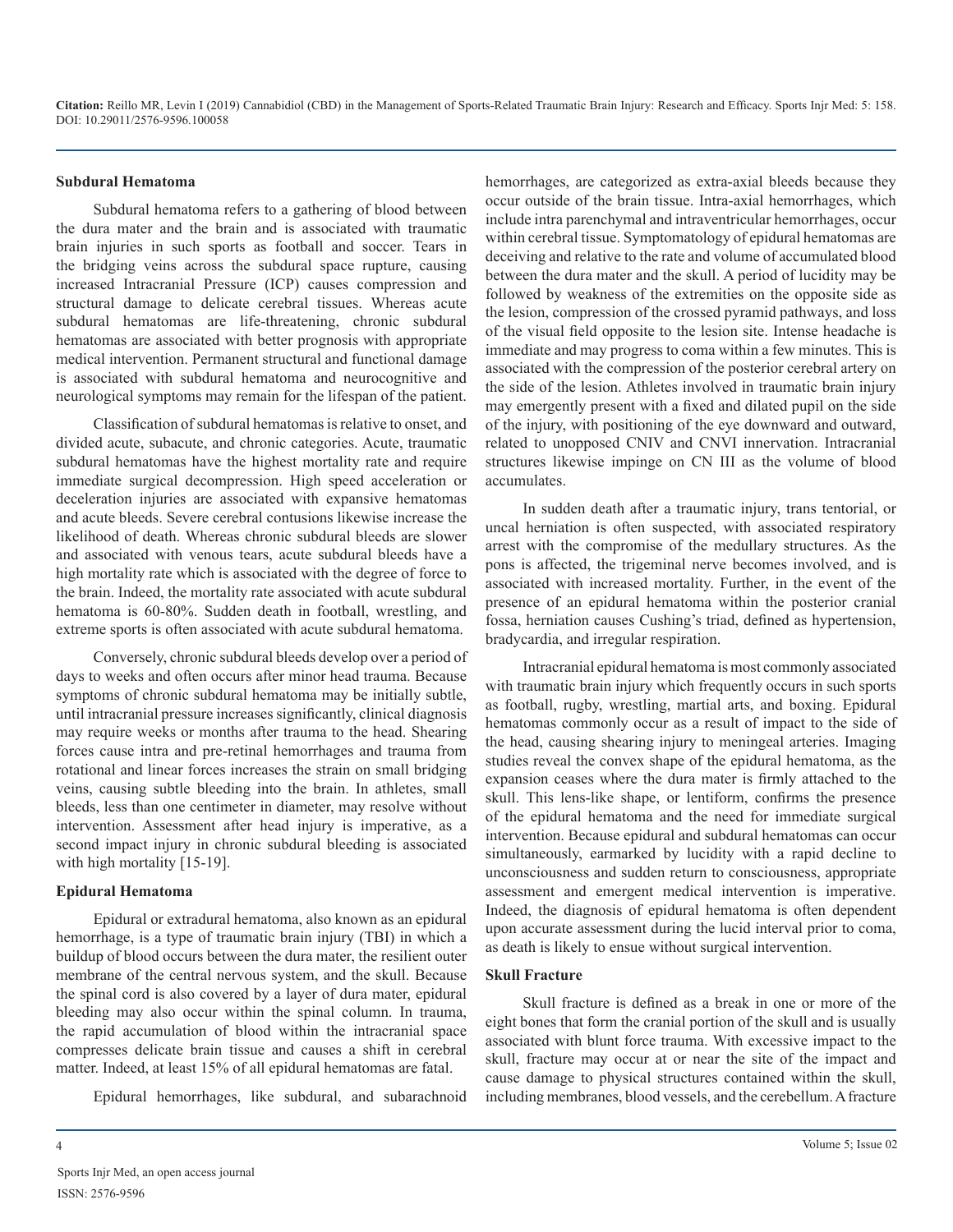in the skull of healthy athletes indicates that exceptional force has been applied and always causes concussion, with or without the loss of consciousness. Compound fractures, which lacerate the epidermis and meninges or impede the paranasal sinuses and the middle ear structures allowing the external environment to come into contact with the cranial cavity occur with frequency in competitive sports, including football and lacrosse. Contamination with residue from the playing field increases the likelihood of bacterial infection and encephalopathy.

Skull fractures are categorized as linear, depressed, diastatic, and basilar. Linear fractures occur most frequently and usually require no surgical intervention. Depressed fractures, which are often associated with traumatic injuries in such sports as lacrosse and baseball, are usually comminuted with bone displaced inward, requiring surgical intervention to repair cerebral tissue. Diastic fractures, which widen the sutures of the skull, occur among young children. finally, basilar fractures, which affect the bones at the base of the skull, occur most commonly in contact sports, such as mixed martial arts and boxing.

In the presence of concussion, assessment for compound skull fracture is of critical importance. The complexity of the immediate cascade of cellular inflammatory processes and the possibility of the introduction of bacteria from the external environment places the athlete at exceptional risk for complex neurological and immunological complications. Because athletes are predominantly healthy individuals affected by traumatic brain injury, the impact of sudden loss of neuropsychological function is devastating. The development and implementation of accurate emergent care for the athlete in the arena is imperative and warrants the establishment of universal practices which include neurocognitive and imaging assessments. Rehabilitative interventions, which will be discussed in a subsequent chapter are recommended for universal adaptation as well [20-21].

#### **Second-Impact Syndrome**

Second-Impact Syndrome, (SIS), occurs when the cerebellum swells rapidly after an individual sustains a second impact while the brain is inflamed from an initial trauma, resulting in death or catastrophic disability. The second impact, which may be mild or profound, may occur minutes or weeks after an initial impact, causing the cerebral arterioles to become dysregulatory, causing massive cerebral edema. The metabolic dysfunction and rapid increase in intracranial pressure causes uncal and cerebellar brain herniation, a condition in which brain tissue is no longer contained by the skull.

#### **Coup and Contrecoup Injuries**

In traumatic brain injury, a coup injury occurs under the site of actual impact and a contrecoup injury occurs on the opposing side from the site of the connecting force. Coup and contrecoup injuries are categorized as focal brain injuries, which produce cerebral contusions. Abrupt deceleration of the head, which causes cerebral impact with the skull, associated with contact sports such as football, rugby, soccer, and basketball, causes metabolic changes, including the release of TAU proteins, and chronic cerebral inflammation. Awareness of the mechanism of focal traumatic brain injuries is imperative in the management of the neurocognitive and neurodegenerative disorders associated with coup and contrecoup injuries.

#### **Chronic Traumatic Encephalopathy (CTE)**

Chronic Traumatic Encephalopathy (CTE), a progressive neurodegenerative disease, is associated with repetitive traumatic injury to the brain, including diffuse axonal injury, concussion and coup and contrecoup injuries. Research published in November of 2016 revealed that the inflammatory process which is initiated at the time of injury is progressive, causes immediate metabolic changes in the cerebellum, and the release of hyper phosphorylated TAU proteins which entangle the brain. Symptomatology of CTE includes mood disorders, rage, depression, and dementia. Disorders which mimic Parkinson's and ALS are common with CTE, which affects CB1 and CB2 receptors within the endocannabinoid system, causing aberrant neurotransmitter communication, and augmenting serotonin and dopamine responses. Diagnosis of CTE is now possible with SPECT scan in living patients and intervention with cannabidiol is warranted. CTE has been highlighted as a critical medical condition in football, basketball, boxing, martial arts, kick boxing, wrestling, and soccer, but is likely in any sport after even mild head trauma. The key point in traumatic brain injury is the comprehension of the importance of the continued cascade of metabolic and neurophysiological changes associated with inflammation which progresses over the lifespan. The incidence of CTE among young male and female athletes warrants the need to provide education, phytocannabinoid therapy preventatively as a neuroprotective measure, and post-injury with rehabilitation immediately after a traumatic brain injury to reduce inflammation, restore the function of the endocannabinoid, and reduce pain and the degree of neurological deficits.

#### **Traumatic Brain Injury**

Traumatic Brain Injury (TBI), also known as intracranial injury, is caused by external force on the skull (closed) or via perforation of the skull (penetrating). TBI can occur as a consequence of a sudden acceleration or deceleration within the cranium or via a complex combination of movement and sudden impact upon the skull. Brain trauma causes an immediate inflammatory response, regardless of the severity of the impact. Metabolic changes include changes in cerebral blood flow and intracranial pressure, metabolic fluctuations, including a burst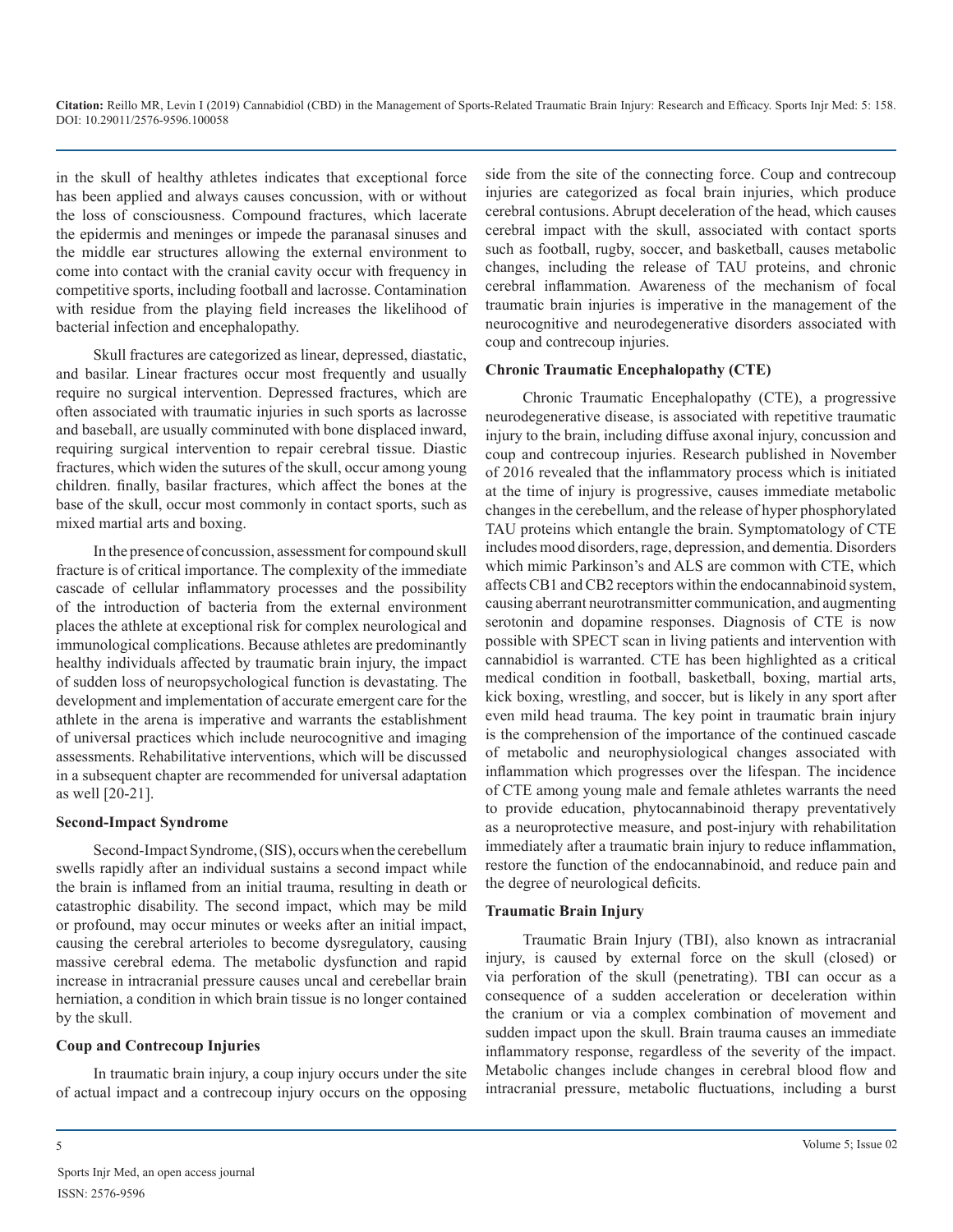of nitric oxide followed by a rapid intracellular decline, and the expression of TAU proteins into the cerebellum. The release of the TAU proteins is directly associated with the development of chronic traumatic encephalopathy (CTE), a neurodegenerative and neurocognitive disease. The key point of research completed in November of 2016 is that the inflammatory response following cerebral injury is progressive and has extensive detrimental effects upon the individual's cognitive, social, emotional, and behavioral patterns. Less than ten percent of structural changes are visible on MRI and SPECT scan has recently been employed to visual CTE in living patients. However, inflammatory processes negatively impact the brain prior to visibility on imaging scans. In athletics, diffuse axonal injury, concussion, and coup-contra coup injuries initiate the progressive inflammatory responses which are associated with depression, rage, headache, confusion, memory loss, Parkinson's disease, and ALS.

Traumatic brain injury is classified based upon the severity of the anatomical features of the injury and the causative force, or mechanism. Mechanism-related classification divides TBI into closed and penetrating head injury. Severity of the injury may be cited as mild, moderate, or severe. The Glascow Coma Scale (GCS) is the most commonly utilized system for tracking the severity of TBI. The scale grades a person's level of consciousness on a scale of 3 to 15 based upon verbal, motor, and reactionary ocular testing. A GCS of 13 or greater is noted as mild, 9-12 as moderate, and 8 or below as severe. GCS is useful as an assessment instrument, but has no predictive outcome value. A current model developed by the Department of Defense employs three systems of assessment, the Glascow Coma Scale (GCS), the Posttraumatic Amnesia Scale (PTA), and the Loss of Consciousness Scale (LOC). Additional assessments are based upon imaging studies and physiological markers such as Intracranial Pressure (ICP).

Additional systems classify TBI according to pathological features. For example, a cerebral assessment may determine the presence and location of lesions, whether extra-axial, which occur within the skull but external to the brain, or intra-axial, which occur within the brain tissue. Damage from TBI may be described as focal or diffuse and located within specific or generally, across various regions of the brain. Concomitant use of these classifications allows the clinician to thoroughly document the traumatic brain injury.

While diffuse injury manifests with little apparent damage in neuroimaging studies, inflammatory processes can be detected in serum and spinal fluid studies which assess the presence of cytokines and TAU proteins. In 2016, researchers at Boston University confirmed that SPECT scans are useful in determining the presence of CTE as well as diffuse axonal injury, inflammatory processes secondary to mild concussion, and widespread damage to the white matter and cerebral hemispheres. Whereas cerebral

edema and profound lesions and hemorrhages are visible on CAT and MRI, the determination of inflammation secondary to mild traumatic brain injury is critical, since cumulative injuries increase the likelihood of CTE.

Symptoms of traumatic brain injury vary according to the functions of the affected area. Focal injuries, for example, most frequently occur in the orbitofrontal cortex and the anterior temporal lobes of the brain. These regions are involved in social behavior, regulation of emotions, olfaction, and decision-making. Hence, manifestations of TBI such as rage, depression, diminished impulse control, and poor judgement are common among athletes who sustain focal injuries. Cerebral laceration and hematomas also affect language and motor centers, producing aphasia and hemiparesis respectively. And, while the severity of symptoms varies according to the degree of injury, traumatic brain injury symptomatology includes unconsciousness, inability to remember the cause of the injury or events that occurred immediately before or up to 24 hours after the event, confusion and disorientation, difficulty remembering new information, headache, dizziness, blurry vision, nausea and vomiting, tinnitus, default with speech, and mood fluctuations. And, where it was previously understood that concussive injury resolves completely without intervention, research now indicates that even mild brain trauma initiates a sustained inflammatory process which may culminate in the development of permanent neurological impairment.

One of the most significant complications of traumatic brain injury is the pattern of sleep disruption or somnipathy. This manifestation of traumatic brain injury interferes with physical, mental, emotional, and social function. Dyssomnias, parasomnias, circadian rhythm sleep disorders, sleep apnea, narcolepsy, hypersomnia, cataplexy, and sleeping sickness from subclinical infection and structural damage are frequent manifestations of traumatic brain injury. In traumatic brain injury, the allostatic load associated with sleep disorders increases mortality significantly from cerebral ischemia, diabetes, and myocardial infarction. The allostatic load is defined as the cumulative effect of physiological stress on the body related to chronic exposure to fluctuating and heightened neuronal and neuroendocrine responses. In athletes, the immunological, cardiovascular, and neurological systems are affected by continuously elevated levels of epinephrine and cortisol levels. Homeostasis is maintained in the short-term when these systems are fully functional [1]. However, longitudinal reactive oxidative stressors cause chemical imbalances in the autonomic nervous system and central nervous

system, diminishing circulating cannabinoids and affecting CB1 and CB2 receptors. The cascade effect of the immunological response to mild traumatic brain injury facilitates the early development of chronic traumatic encephalopathy in athletes. Indeed, the illusion of health among athletes masks the significance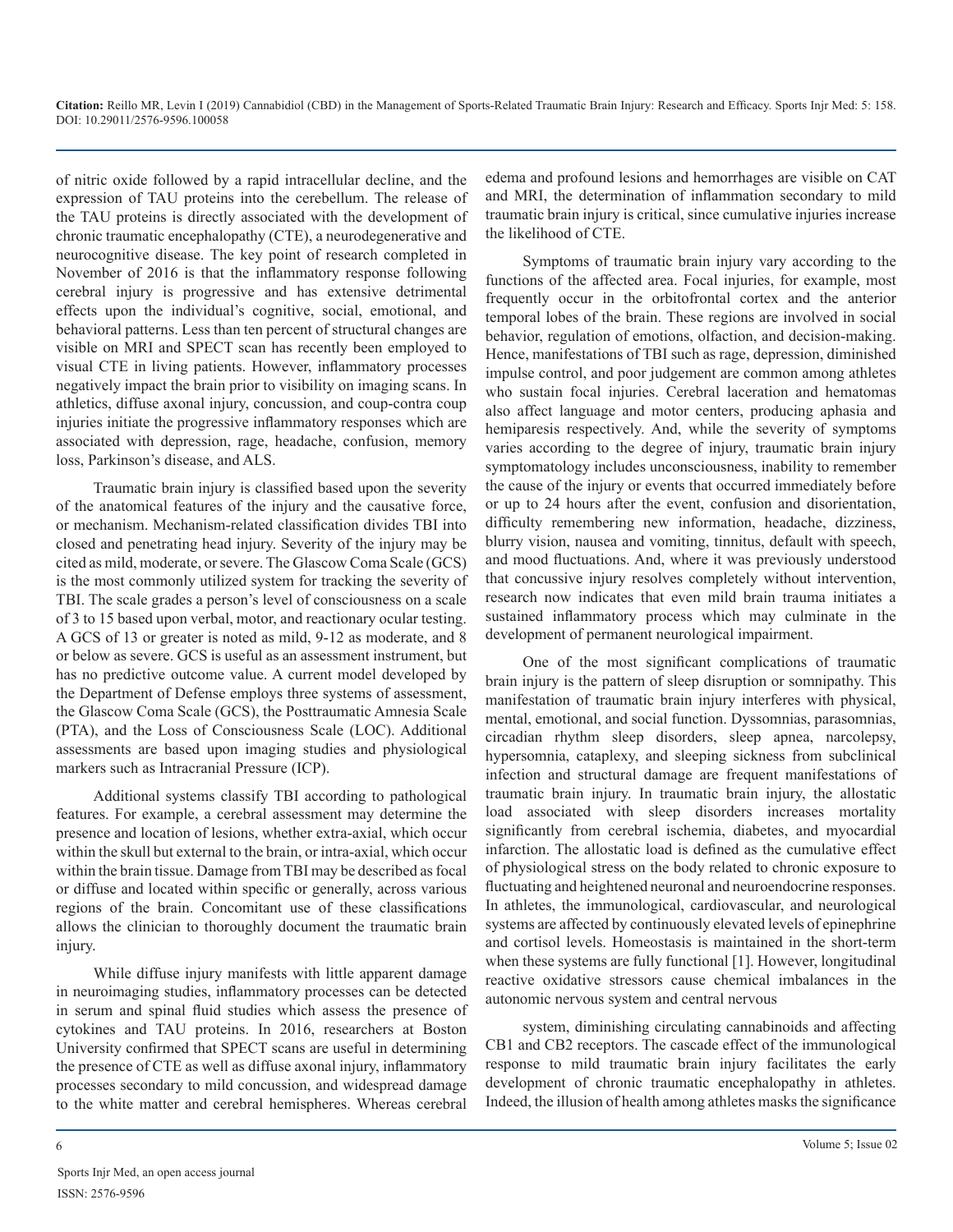of underlying inflammatory processes which often culminate in severe or rapidly progressive neurological deterioration following cessation of participation in such sports a football, basketball, soccer, boxing, and martial arts.

#### **Cognitive and Psychiatric Effects of Traumatic Brain Injury**

#### **Regions of The Brain and Their Function**

The responsibility for all human thought and movement lies within the cerebellum. The ability to interact with the environment, communicate with others, and discern sensory information and language is contingent on the level of cerebral intracellular and extracellular function. The endocannabinoid system provides the circuitry via the CB1 and CB2 receptors to facilitate synaptic communication between cerebral centers and the spinal cord, maintain homeostasis, and neurochemical balance. Inadequate levels of cannabinoids affect hormonal and biochemical processes which directly affect regions of the brain, causing aberrant emotional, social, behavioral, and physical responses. Indeed, traumatic brain injury, is a primary source of endocannabinoid imbalance in athletes, causing inflammatory processes which affect circulating cannabinoid levels and cause a subtle and progressive decline in cerebral function. Comprehension of the regions of the brain and their respective function is imperative in the assessment of the traumatically brain injured athlete and in the development of an effective plan for remediation.

Analysis of the composition of the human brain reveals a complex array of systems which are intricately balanced to optimize function of the body. Traumatic brain injury, therefore, disrupts the equilibrium of this delicate system, causing an inflammatory effect which adversely affects cognition, emotional balance, and social function. In greater than 35% of individuals who have sustained concussion or mild TBI, persistent symptoms can permanently impact an individual's ability to return to daily functioning. Physical symptoms, including headache, nausea, fatigue and dizziness, cognitive symptoms, including memory, attention and executive function impairments, and mental health concerns, including depression, anxiety and post-traumatic stress disorder, are commonly observed among athletes who sustain mild to moderate head injury.

Cognitive impairments secondary to Traumatic Brain Injury (TBI) are substantial sources of morbidity for affected individuals, their family members, and society. Neurocognitive consequences of all levels of TBI include disturbances of attention, memory, and executive functioning. The disturbances of attention and memory are particularly problematic for patients because disruption of these relatively basic cognitive functions exacerbate additional disturbances in executive function, communication, and other relatively more complex cognitive functions. The increased incidence of psychiatric syndromes associated with TBI requires

a through neuropsychiatric assessment to minimize the potential for progressive neurocognitive manifestations associated with TBI. Research indicates that mild inflammatory processes impede cognitive and neuropsychiatric function in traumatic brain injury. Manifestations may include memory impairments, difficulty with new learning, difficulty with attention and concentration, reduced speed and flexibility of thought processing, impaired problem solving skills, problems with planning, organization, and decisionmaking, expressive and receptive aphasia, impaired judgement pertaining to safety, impaired writing skills, amnesia, difficulty with multi-tasking, and anomia (can't name).

Psychiatric manifestations of traumatic brain injury include an array of clinical presentations including major depression, anxiety, schizophrenia, bipolar disorder, and psychosis. Athletes with a history of TBI are at increased risk for rage, suicidal ideation, homicidal ideation, and disconnectedness. Interventions include cannabidiol to facilitate cerebral plausticity, reduce inflammation, and correct neuronal malfunction.

#### **Assessment of Traumatic Brain Injury in Athletes**

Traumatic brain injury in athletes is of paramount importance. In 2016, the ability to discern chronic Traumatic Encephalopathy (CTE) in living individuals using SPECT scanning and TAU serum and cerebrospinal fluid specimens provided insight into the epidemic of CTE among athletes of all ages and skill levels. Whereas CT scan and MRI were used in the past, research indicated that less than 10 percent of all concussive injuries were evident upon these types of imaging studies. Post-mortem examinations have revealed the extensive damage among young male athletes who participated in football and correlations have been made pertaining to behavior patterns and these post mortem examinations. It is currently understood that even mild injury to the brain causes an inflammatory response with progressive deterioration. The concept of resolution of concussive injury without intervention has been reassessed in current medical research. Interventions which employ hyperbaric oxygen therapy, cannabidiol, and rehabilitation are outlined in a subsequent chapter and are imperative in light of the reality of chronic cerebral inflammation following traumatic brain injury.

The assessment of the type of cerebral injury and symptoms as well as the comprehension of the type of micro-traumatic injury affecting the brain is critical in the management of the athlete with TBI. The following chart outlines specific injuries and correlating activities which cumulatively affect the individual, increasing inflammation and contributing to TAU protein expression. Because CT and MRI scans are inaccurate and SPECT scans are not readily available, the use of serum TAU protein levels and psychometric assessments are necessary in the determination of traumatic brain injury. Baseline psychometric and color vision testing is recommended with repeated testing following injury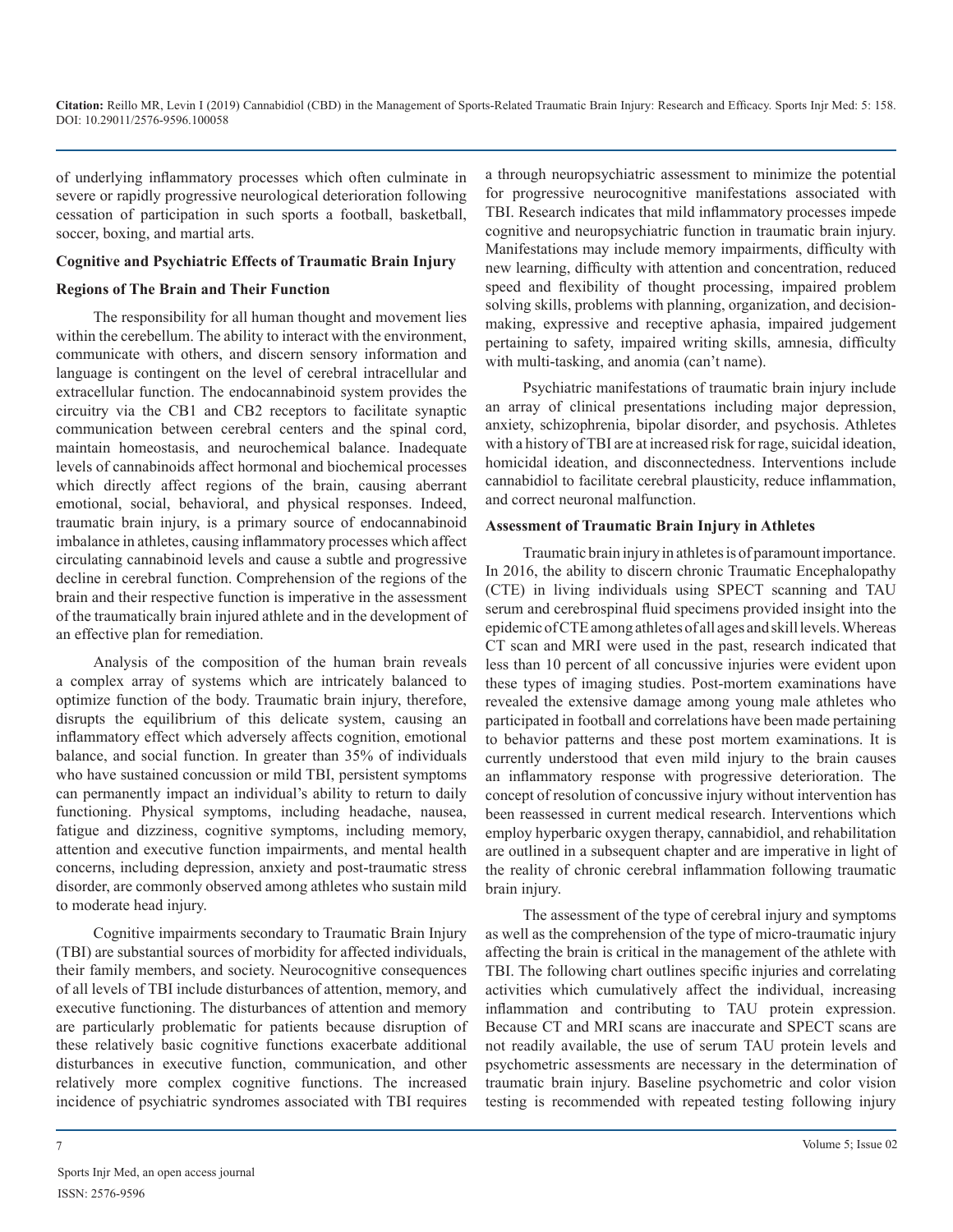and/or post-game to detect subtle inflammatory processes with the intent of providing early intervention prior to the development of neurodegenerative disease processes which often manifest as depression, rage, cognitive impairment, and poor decision-making.

### **Athlete Assessment Chart**

| Athlete Injury Assessment<br>Chart                                                                                                | Clinically Defined<br>Symptoms per Literature                                                                                                                                                                                                                | Specific Claimant's<br>Symptoms                                                                                     | Micro-Traumatic<br>Activities which Directly<br>Contribute or Cause the<br>Diagnosis                                                                                                                                                                       | Specific Athlete's Micro-<br><b>Traumatic Activities</b>                                                                                                                                                                                                                       |
|-----------------------------------------------------------------------------------------------------------------------------------|--------------------------------------------------------------------------------------------------------------------------------------------------------------------------------------------------------------------------------------------------------------|---------------------------------------------------------------------------------------------------------------------|------------------------------------------------------------------------------------------------------------------------------------------------------------------------------------------------------------------------------------------------------------|--------------------------------------------------------------------------------------------------------------------------------------------------------------------------------------------------------------------------------------------------------------------------------|
| Non-Specific<br>Encephalopathy<br>(Global brain damage)                                                                           | Permanent (or<br>degenerative) brain injury<br>with common neurological<br>symptoms including loss<br>of cognitive function,<br>subtle personality changes,<br>inability to concentrate,<br>lethargy, and depressed<br>consciousness.                        | Loss of cognitive<br>function,<br>schizophrenia,<br>bipolar disorder,<br>depression,<br>inability to<br>concentrate | Repetitive closed head<br>injuries, concussive<br>injuries, internal cerebral<br>impact against skull,<br>repetitive impact against<br>occipital area radiating to<br>frontal lobe                                                                         | Repetitive impact with<br>opponents elbows to head,<br>rebounding, impact with<br>opponents causing internal<br>cerebral shift against skull,<br>impact against floor, ball, and<br>inanimate objects                                                                          |
| Secondary Infection                                                                                                               | Suspected or confirmed<br>infection, such as staph or<br>strep                                                                                                                                                                                               | Fatigue, fever                                                                                                      | Contact with playing<br>surface, contaminated<br>equipment                                                                                                                                                                                                 | Immune suppression, immune<br>dysfunction                                                                                                                                                                                                                                      |
| Epileptogenicity<br>(Micro and macro abnormal<br>brain activity and seizures)                                                     | A chronic condition in<br>which brain neurons fire<br>in a hyper-synchronous<br>manner, also referred to as<br>a seizure.                                                                                                                                    | Headaches, tremor,<br>changes in level of<br>consciousness                                                          | Repetitive closed head<br>injuries, concussive<br>injuries, internal cerebral<br>impact against skull,<br>repetitive impact against<br>occipital area radiating to<br>frontal lobe                                                                         | Repetitive impact with<br>opponents elbows to head,<br>rebounding, impact with<br>opponents causing internal<br>cerebral shift against skull,<br>impact against floor, ball, and<br>inanimate objects                                                                          |
| Sleep Disruption<br>(Insomnia, daytime<br>sleepiness, cessation of<br>breathing during sleep)                                     | Dyssomnias are a broad<br>classification of sleep<br>disorders that result from<br>problems in initiating or<br>maintaining sleep or of<br>excessive sleepiness, and<br>are characterized by a<br>disturbance in the amount,<br>quality, or timing of sleep. | Interrupted sleep,<br>minimal sleeping<br>time, poor quality<br>of sleep                                            | Repetitive closed and<br>concussive injuries to the<br>brain with and without<br>loss of consciousness<br>causing diffuse neuronal<br>damage in region of<br>repetitive impact with<br>dissemination throughout<br>the brain                               | Repetitive impact with<br>opponents elbows to head,<br>rebounding, impact with<br>opponents causing internal<br>cerebral shift against skull,<br>impact against floor, ball, and<br>inanimate objects                                                                          |
| Dysfunction of<br>Corticospinal Pathway<br>(Pain and numbness in<br>limbs, limited range of<br>motion in limbs, back and<br>neck) | Dysfunction resulting from<br>damage to the white matter<br>motor pathway starting at<br>the cortex that terminates<br>on motor neurons in the<br>spinal cord which controls<br>the movements of the limbs<br>and trunk.                                     | Pain, numbness,<br>and weakness in<br>the limbs, spine,<br>neck, hands, and<br>feet                                 | Repetitive closed head<br>injuries, concussive<br>injuries, internal cerebral<br>impact against skull,<br>repetitive impact against<br>occipital area radiating<br>to frontal lobe, and<br>repetitive impact in<br>cervical, spinal, and<br>lumbar regions | Repetitive impact with<br>opponents elbows to head,<br>rebounding, impact with<br>opponents causing internal<br>cerebral shift against skull,<br>impact against floor, ball, and<br>inanimate objects, direct impact<br>to cervical, spinal, and lumbar<br>regions during play |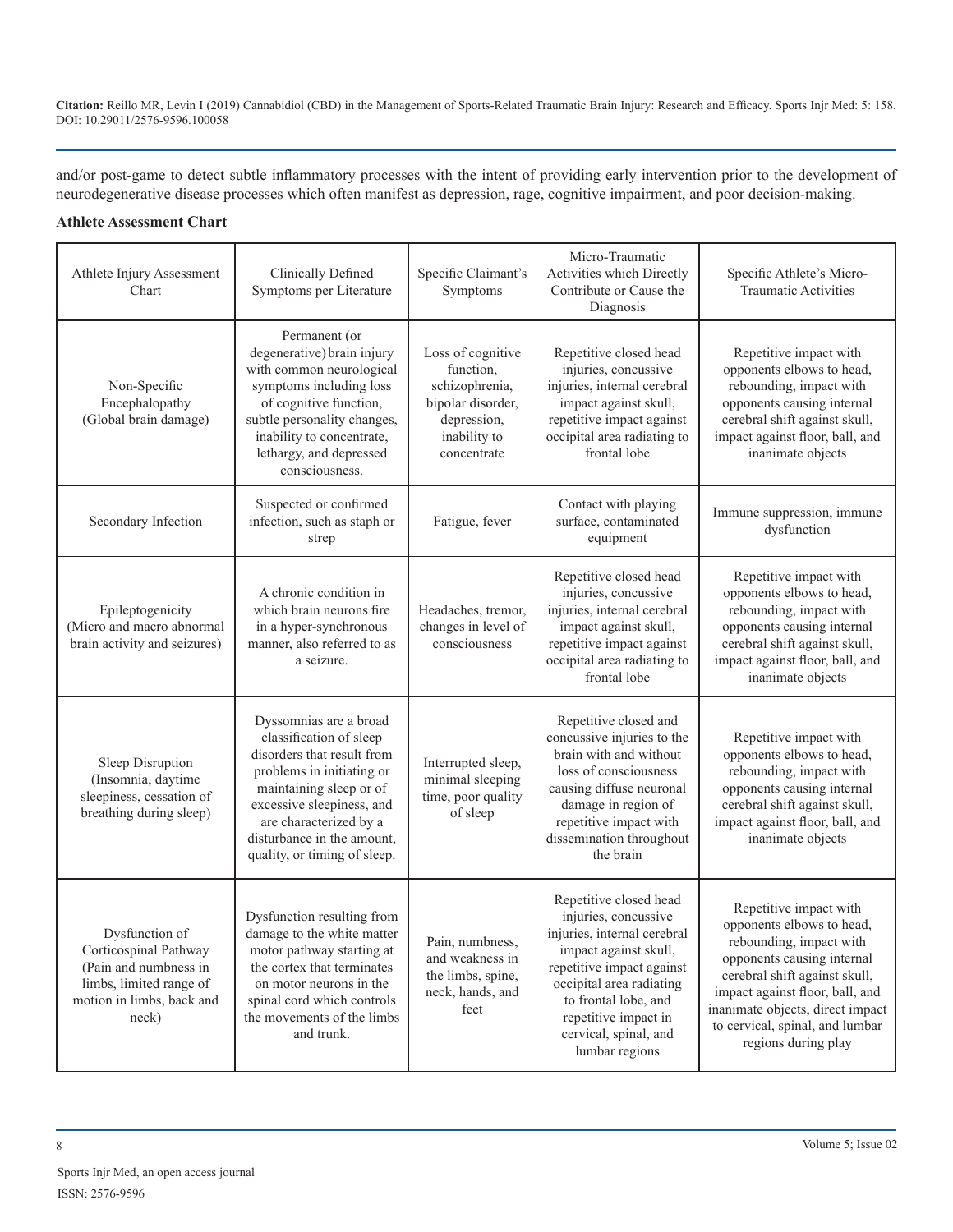| Cognitive Dysfunction<br>(Changes in mood, behavior,<br>memory and decision<br>making)                                                                                                                                                                                                          | A category of mental<br>health disorders that<br>primarily affect learning,<br>memory, perception, and<br>problem solving, and<br>include amnesia, dementia,<br>and delirium. Causes vary<br>between the different<br>types of disorders but most<br>include damage to the<br>memory portions of the<br>brain. | Loss of cognitive<br>function,<br>schizophrenia,<br>bipolar disorder,<br>depression,<br>inability to<br>concentrate                                                         | Repetitive closed head<br>injuries, concussive<br>injuries, internal cerebral<br>impact against skull,<br>repetitive impact against<br>occipital area radiating to<br>frontal lobe                             | Repetitive impact with<br>opponents elbows to head,<br>rebounding, impact with<br>opponents causing internal<br>cerebral shift against skull,<br>impact against floor, ball, and<br>inanimate objects  |
|-------------------------------------------------------------------------------------------------------------------------------------------------------------------------------------------------------------------------------------------------------------------------------------------------|----------------------------------------------------------------------------------------------------------------------------------------------------------------------------------------------------------------------------------------------------------------------------------------------------------------|-----------------------------------------------------------------------------------------------------------------------------------------------------------------------------|----------------------------------------------------------------------------------------------------------------------------------------------------------------------------------------------------------------|--------------------------------------------------------------------------------------------------------------------------------------------------------------------------------------------------------|
| Alloplasticity<br>(Changes in brain effecting<br>systems that control<br>hormones causing medical<br>issues, such as diabetes,<br>stroke, eating disorders and<br>obesity)<br>-allostasis and<br>allostatic load<br>-central nervous<br>system<br>-neuroendocrine<br>-immune system<br>Activity | Neuroplastic changes in<br>the brain that may involve<br>individual neurons, or<br>at whole-brain scales in<br>response to an injury or<br>prolonged stress.                                                                                                                                                   | Loss of cognitive<br>function,<br>schizophrenia,<br>bipolar disorder,<br>depression,<br>inability to<br>concentrate                                                         | Repetitive closed head<br>injuries, concussive<br>injuries, internal cerebral<br>impact against skull,<br>repetitive impact against<br>occipital area radiating to<br>frontal lobe                             | Repetitive impact with<br>opponents elbows to head,<br>rebounding, impact with<br>opponents causing internal<br>cerebral shift against skull,<br>impact against floor, ball, fixed<br>objects          |
| Cervical Spine Injuries<br>(Damage to the spine<br>causing problems with<br>movement and numbness)                                                                                                                                                                                              | Damage to the cervical<br>region of the spinal cord<br>that causes changes in its<br>function. These changes<br>may translate into loss of<br>muscle function, sensation,<br>or autonomic function in<br>parts of the body controlled<br>by the cervical spinal cord.                                          | Pain in neck<br>and upper back,<br>headaches, loss of<br>motor function in<br>hands, numbness<br>and tingling in<br>hands and digits,<br>loss of range of<br>motion in neck | Repetitive closed head<br>injuries, concussive<br>injuries, internal cerebral<br>impact against skull,<br>repetitive impact against<br>occipital area radiating<br>to frontal lobe. cervical<br>spine injuries | Repetitive impact with<br>opponents elbows to head and<br>neck, rebounding, impact with<br>opponents causing internal<br>cerebral shift against skull,<br>impact against floor, ball, fixed<br>objects |
| Oral-Maxillofacial Injuries<br>(Injuries to face, teeth, head<br>and jaw causing difficulty in<br>chewing, speech impairment<br>and pain)<br>-fracture/dislocation<br>-nerve damage                                                                                                             | Injuries to the head, neck,<br>face, jaw and the hard and<br>soft tissues of these areas.                                                                                                                                                                                                                      | Headaches, pain<br>in the face, loss<br>of teeth, chewing<br>difficulties, pain in<br>jaw and sinuses                                                                       | Repetitive facial injuries<br>related to impact to face,<br>jaw, teeth, and head                                                                                                                               | Repetitive impact with<br>opponents elbows to head and<br>neck, rebounding, impact with<br>opponents causing internal<br>cerebral shift against skull,<br>impact against floor, ball, fixed<br>objects |
| Rotator Cuff and Brachial<br>Plexus Injuries                                                                                                                                                                                                                                                    | Injuries and damage to the<br>muscles, ligaments, nerves<br>and/or tendons of the arm<br>and shoulder.                                                                                                                                                                                                         | Pain, loss strength<br>in arms and torso.<br>muscle wasting<br>and diminished<br>motor control                                                                              | Repetitive impact to<br>shoulders and upper<br>torso, neck, repetitive<br>execution of movements<br>including throwing and<br>catching.                                                                        | Repetitive throwing,<br>rebounding, impact with<br>players, inanimate objects,<br>strain and minimal recovery<br>time after injury                                                                     |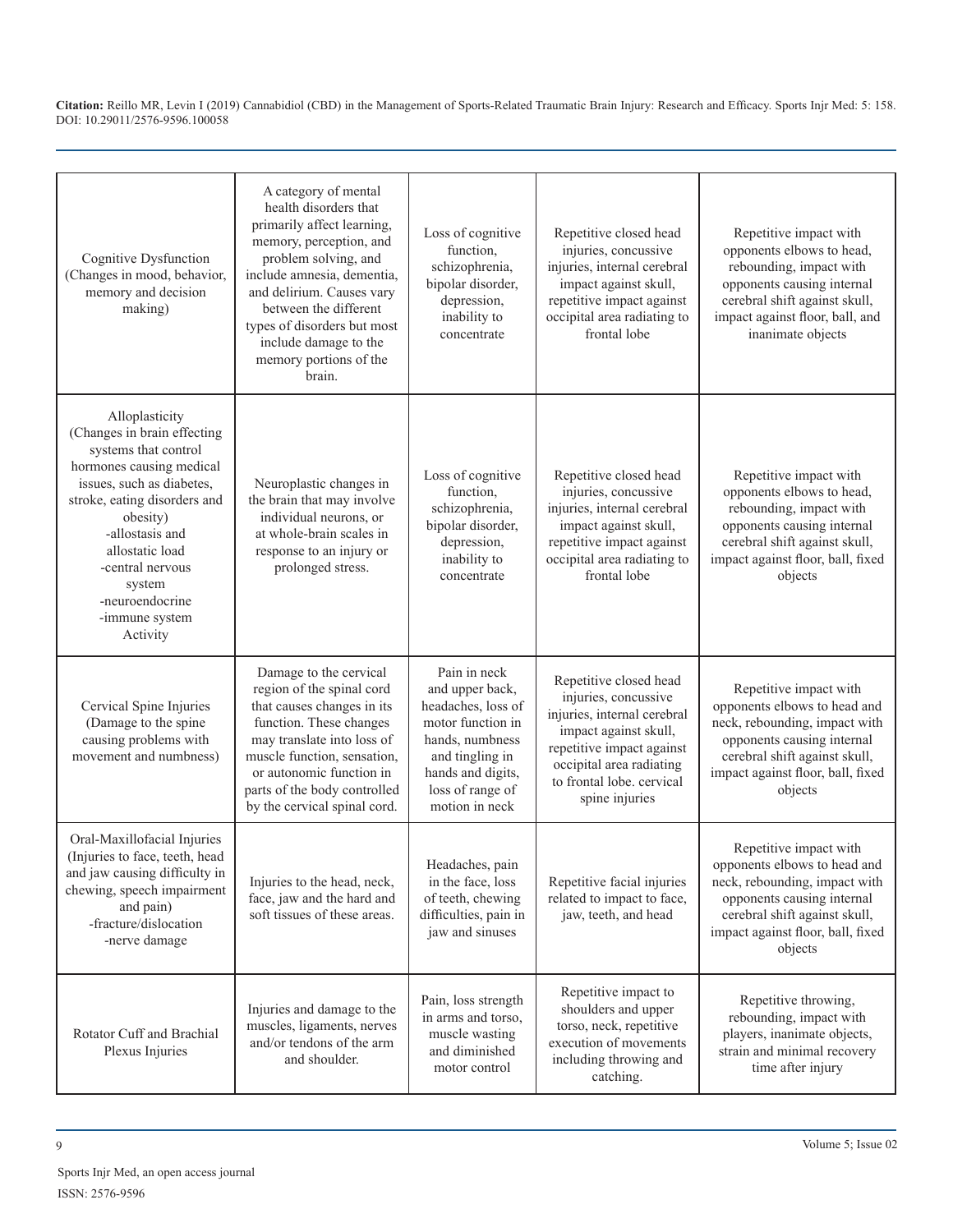| Orthopedic Injuries<br>(Injuries to joints and<br>ligaments of the hips,<br>knees, ankles, feet, wrists<br>and hands that cause pain,<br>limited range of motion and<br>loss of use) | Injuries and damage to the<br>musculoskeletal system<br>including bones, joints,<br>ligament and nerves. | Pain in limbs, hips,<br>ankles, hands,<br>arms, and legs<br>and loss of motor<br>function, fatigue<br>with exertion              | Repetitive injuries to<br>the spinal column and<br>muscles secondary to<br>throwing, rebounding,<br>player impact                                                                                                                                     | Repetitive throwing,<br>rebounding, impact with<br>players, inanimate objects,<br>strain and minimal recovery<br>time after injury                                                                                                                |
|--------------------------------------------------------------------------------------------------------------------------------------------------------------------------------------|----------------------------------------------------------------------------------------------------------|----------------------------------------------------------------------------------------------------------------------------------|-------------------------------------------------------------------------------------------------------------------------------------------------------------------------------------------------------------------------------------------------------|---------------------------------------------------------------------------------------------------------------------------------------------------------------------------------------------------------------------------------------------------|
| Auditory Injury<br>(Damage to the anatomical<br>components of the ear, loss<br>of hearing, ringing in the<br>ears)                                                                   | Injuries and damage to<br>the ear and the process of<br>hearing                                          | Loss of hearing,<br>ringing in the<br>ears, difficulty<br>understanding<br>language                                              | Repetitive closed head<br>injuries, concussive<br>injuries, internal cerebral<br>impact against skull,<br>repetitive impact against<br>occipital area radiating<br>to frontal lobe, cervical<br>spine injuries                                        | Repetitive impact with<br>opponents elbows to head and<br>neck, rebounding, impact with<br>opponents causing internal<br>cerebral shift against skull,<br>impact against floor, ball, fixed<br>objects                                            |
| Ocular Injuries<br>(Damage and injury<br>to the eye(s), loss of<br>vision, cataracts, macular<br>degeneration)                                                                       | Injury, damage, and<br>disorders affecting the eye<br>and the process of vision.                         | Changes in<br>visual acuity<br>and low vision.<br>Predisposition<br>to cataracts<br>and macular<br>degeneration in<br>later life | Repetitive closed head<br>injuries, concussive<br>injuries, internal cerebral<br>impact against skull,<br>repetitive impact against<br>occipital area radiating<br>to frontal lobe, cervical<br>spine injuries. Exposure<br>to UV and arena lighting. | Repetitive impact with<br>opponents elbows to head and<br>neck, rebounding, impact with<br>opponents causing internal<br>cerebral shift against skull,<br>impact against floor, ball, and<br>fixed objects. Exposure to UV<br>and arena lighting. |

#### **Concussion and Traumatic Brain Injury in Football**

American football poses the greatest risk for concussive injury for athletes. Indeed, the chance of experiencing a traumatic brain injury exceeds 75%. The physiology of impact between players of the game and players and the playing field account for the high incidence of concussive injury. Comprehension of the mechanical aspects of brain injuries associated with football is vital in the assessment of the athlete.

The adult brain is a three-pound organ, surrounded by cerebral spinal fluid, located inside the skull. The cerebral spinal fluid is intended to act as a shock absorber for minor impact to the "floating" brain: not buffer severe blows to the head associated with football. A concussion occurs, for example, when the brain moves rapidly inside and against the skull. A direct impact to the head or whiplash effect to the body causes the brain to accelerate and strike the inner skull, called the coup. When the head decelerates, and the motion ceases, the brain then hits the opposite side of the inner skull, called the contrecoup. In football, rotational concussion, in which the head rapidly rotates from one side to another side, causing shearing and straining of brain tissues, likewise causes damage to delicate neuronal pathways within the cerebellum, progressive inflammation, and residual neurological disturbances.

In professional football, the vast majority of concussions are

associated with "T-bone" hits, which occur at the entrance to the ear canal or between the eyes. These hits disrupt the brain's center of gravity, causing a rocking effect, backward and forward with repetitive internal impacts against the skull. Whereas the brain is more flush with the skull in adolescence, the space between the skull and the adult brain increases to one-eighth to one-quarter inches, permitting the opportunity for a ricochet effect off of the skull upon impact and increased cerebral trauma. As a point of reference, the G-force associated with T=bone hits and helmet-to helmet hits range between 100-150 G's. A rolling F-16 fighter jet produces a G-force of 9 to the pilot. Hence, the traumatic brain injuries associated with parietal and temporal lobe impacts are extremely dangerous, and are associated with CTE. The Boston University study indicated a 91% incidence of CTE in deceased college football players. Currently, as SPECT scanning becomes standard practice to identify CTE in living athletes, the statistic is expected to exceed 95% in active players.

Criticism of the NCAA and the NFL regarding the assessment and treatment of concussion in athletes is a critical issue. As the number of traumatic brain injuries increases, exceeding 11 per 1000 exposures, including diffusal axonal injury, concussive injuries, and coup-contracoup injuries, the challenge to assess and intervene immediately is imperative. Because young athletes are being diagnosed with CTE in their twenties and thirties, the need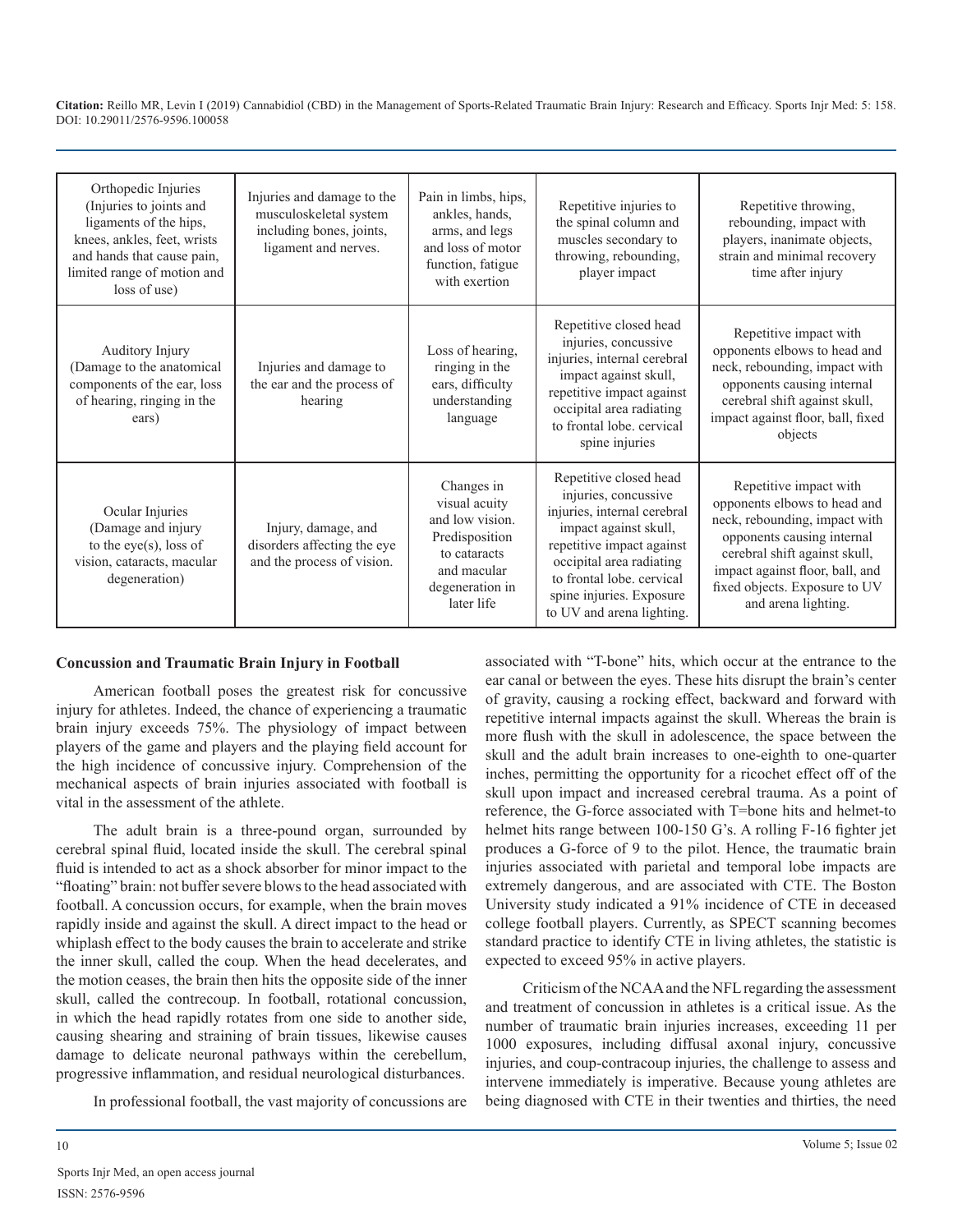for education of athletic trainers, coaches, physicians, and health care practitioners has increased dramatically. Inflammation of the brain leads to progressively debilitating physical and emotional disorders, attention disorders, depression, headache, amnesia and motor diseases. The presence of inflammatory processes in the developing brain, which continues until age 25, is of utmost important to preserve optimal neurological and cognitive development. Comprehension of the full spectrum of injury from field or court through rehabilitation and medical management is imperative for the physician, nurse, athletic trainer, and coach who are in positions of critical decision-making which inevitably affects the well-being of the athlete. Liability for treatment of the injured player is associated with proper medical attention, reinforcing the need for understanding of all of the aspects of injury and intervention. While concussion is not particular to anyone sport, the model of concussive injury in American football will be herein presented to highlight the scope of medical intervention from initial incident through medical rehabilitation.

The force of head-to-head impact is a common source of concussive injury, and subclinical traumatic brain injury, which are associated with progressive cerebral inflammation and the development of chronic traumatic encephalopathy. In head-tohead collision, the G-force increases with speed and weight of the individual players, but can easily exceed 1600 pounds when two 250 pound athletes collide running at a speed of 4.56 seconds. In such incidents, the immediate impact causes a rapid frontal-tooccipital cerebral shift, with internal rebound of the brain within the skull. The athletic trainer, coach, and medical practitioner observe that two players collide with the frontal portion of the helmet, immediately alerting them to the possibility of a concussive injury. The importance of recognizing the type of impact and estimating the relative degree of force is important on the field. For example, if two players are abutting helmets without significant force, the possibility of concussive injury is diminished. Conversely, if two players are moving with acceleration and collide, the potential for concussive injury of one or both players is dramatically increased. In situations where an increased degree of G-force is observed and estimated, concussion may occur and include symptoms such as the immediate loss of consciousness or vertigo, disorientation, headache, tinnitus, nystagmus, nausea and vomiting, and impaired memory. The athlete may remain ambulatory, but experience impaired motor coordination, or become obtunded on the court or field. First responders, which include athletic trainers, assistant and head coaches, and ancillary personnel, must secure stabilization of the player, including maintaining prone position on the field with neck stabilization. Assessment of acute head injury, which includes eye movement, level of consciousness using the Glasgow Coma Scale and the Balance Error Scoring System, which assesses vertigo and the ability to maintain motor function is readily employed. Regardless of the degree of potential head injury,

removal from the field is imperative. Immediate placement of a phone call for paramedic and physician assessment, if available, is mandated for the player with acutely symptomatic head injury and transport to the local emergency room by ground or air, when necessary is warranted.

At this junction, it is critical that the athletic trainer, coach, and medical practitioner comprehend the importance of their actions. Failure to secure medical care for the injured payer or recommendation to allow the athlete to return to play may increase the morbidity and mortality of the athlete.

Second Impact Syndrome (SIS), for example, is an increasingly common phenomenon with devastating consequences. The likelihood of the incidence of Second Impact Syndrome (SIS) increases when return to play erroneously occurs after the occurrence of either a concussive injury or subclinical concussive injury. Second Impact Syndrome (SIS) is characterized by rapid and severe cerebral swelling with a catastrophic outcome. This medical emergency occurs when a second concussive injury is sustained before the resolution of a previous concussion. Because inflammatory processes remain after concussive injury, dysregulation of intracranial pressure and cerebral perfusion ensue, leading to diffuse cerebral edema and possible cerebral herniation. On the field, the athletic trainer, coach, and medical practitioner may observe a direct or indirect impact of varying degree of force. The injured player immediately losses consciousness and emergent care is critical, given the high fatality percentage associated with SIS. First responders on the field may observe dilated pupils, loss of eye movement, loss of consciousness, acute respiratory failure, and/or death of the injured player. Team medical personnel and coaches must be prepared to administer cardiopulmonary resuscitation and facilitate ground or medevac transport of the athlete. In the vast majority of cases, SIS causes death within minutes. In instances where SIS is not fatal, neurosurgery is considered to alleviate the cerebral edema and herniation. The long-term effects in the survivor include loss of motor function, dependency upon mechanical ventilation, loss of cognitive function, loss of memory, paralysis, and seizure disorders. Administration of cannabidiol, which has antispasmodic, antiepileptic, and anti-inflammatory properties, enhances recovery of cognitive and motor function. The key points for the athlete and athletic staff are prevention of SIS incorporation of preventative use of cannabidiol, and the adoption of policies which prevent admission to play when head trauma is suspected or observed.

Traumatic brain injury, which varies with the severity of impact and the individual's immune response, is always medically critical. Cerebral edema and contusion occur immediately and rapidly accelerate. Because athletic trainers and coaches are often unaware of the progression of the cerebral inflammatory response following concussion, education is paramount to both reinforce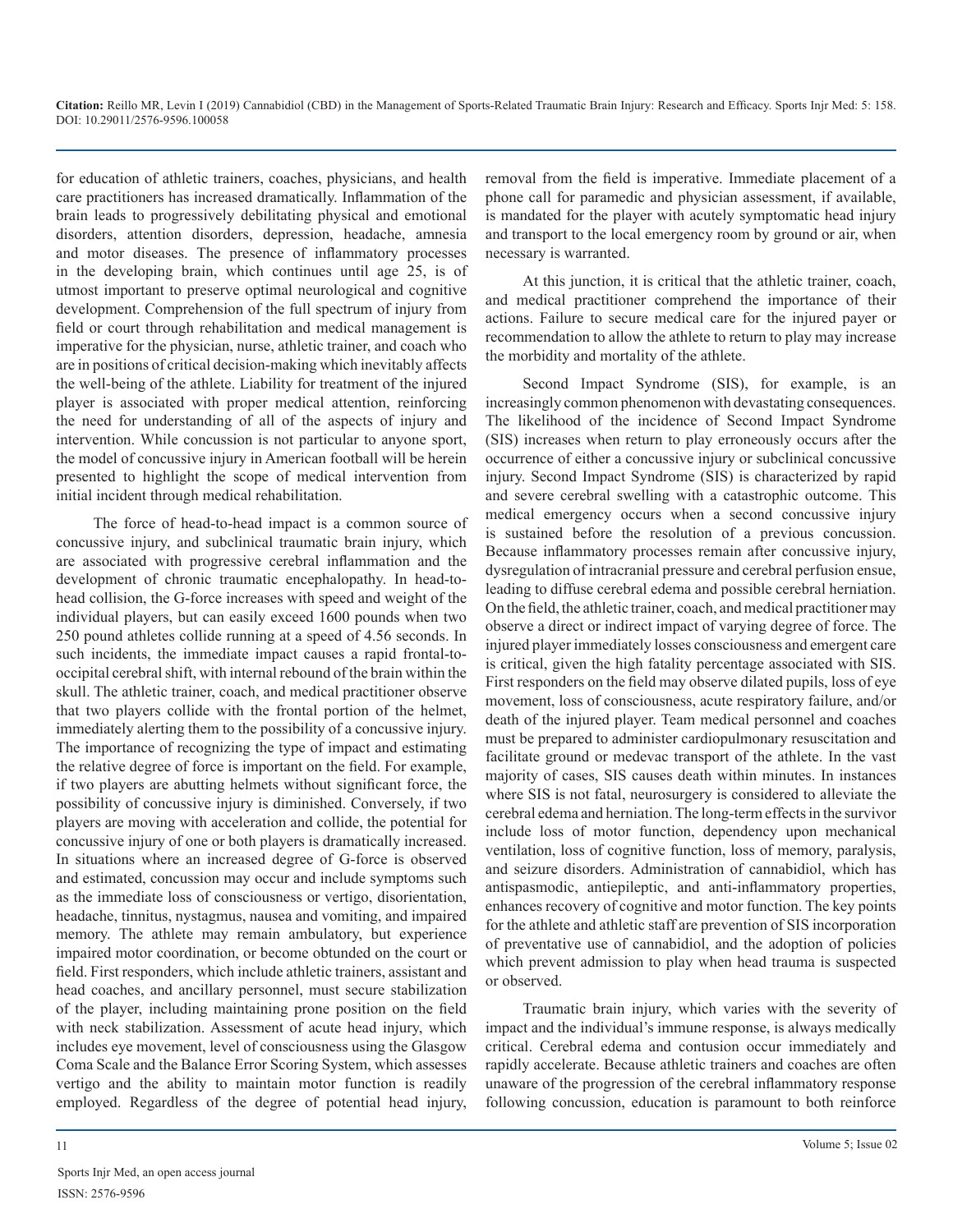the critical need for appropriate intervention for the athlete and reduce the likelihood of morbidity and mortality. In the emergency room or trauma center, immediate efforts are initiated to attempt stabilization, including insertion of intravenous access for fluid administration, linkage for cardiac monitoring, application of cervical spine and head braces, and conduction of imaging studies, including CAT and MRI. Severe concussion may interfere with respiratory status, warranting the application of oxygen via mask or nasal cannula, or intubation for mechanical ventilation when respiratory decompensation has occurred. If cerebral edema is rapidly compromising the neurological and cardiopulmonary status of the injured player, craniotomy is performed to reduce intracranial pressure. In concussive injury where these emergent measures are employed, transport to the intensive care unit follows stabilization in the emergency area. Concussive injuries which are less severe are treated according to the results of the CAT and MRI and symptomatology of the athlete. Discharge of the individual to home, however, following a concussive injury, requires continuous monitoring by the family or support system who is in physical attendance to the injured player. Because progressive cerebral edema or vascular changes may lead to loss of consciousness, seizure activity, disorientation, and death if left untreated, immediate transport to the hospital is warranted if changes occur in the athlete who has experienced head injury.

Concussion in the hospital is treated supportively and includes continuous monitoring and assessment until rehabilitation is possible. It should be noted that chronic progressive inflammation occurs after any degree of traumatic brain injury and is causatively associated with the development of chronic traumatic encephalopathy (CTE). Whereas standard rehabilitation for postconcussion includes rest and abstinence from athletic training and competition, and physical and occupational therapy in severe cases, the use of cannabidiol is herein suggested for remedial intervention. Recent research indicates that the progression of cerebral inflammatory processes and the release of TAU proteins continues after head injury. Recent research indicates that cannabidiol reduces cerebral inflammation, increases cerebral plausticity, and promotes neurogenesis and revascularization of damaged brain tissue. Restoration of cognitive function, motor coordination, memory, verbal expression, and visual acuity accompany reduction in cerebral inflammation. Headache, concentration difficulty, and disorientation are improved and research indicates that athletes who have been administered CBD experience a reduction in pain, anxiety, depression, mood instability, and dissociative behavior [22,23].

Because subclinical brain injury is associated with the development of Chronic Traumatic Encephalopathy (CTE), use of cannabidiol is warranted as a preventative measure to address chronic cerebral inflammation in athletes. Whereas phytocannabinoids may be administered to maintain ideal nitric oxide levels in the non-injured athlete, cannabidiol therapy may be administered routinely to athletes to reduce cerebral inflammation post-competition, even in the absence of concussive injury. The development of CTE, for example, increases with the incidence of subclinical cerebral injuries, which cause the release of TAU proteins and illicit a chronic inflammatory response. Cannabidiol reduces cerebral inflammation and reduces reactive oxidative stress, which is associated with cellular dysfunction. Because the endocannabinoid system is critical in the regulation of immunological and inflammatory responses in the brain, maintenance of the endocannabinoid system is imperative to reduce devastating cellular responses to traumatic brain injury. Administration of cannabidiol is suggested as remediation in the management of post-concussion syndrome, chronic traumatic encephalopathy, and as preventative therapy to thwart chronic progressive inflammatory process in the cerebellum.

#### **Concussion and Traumatic Brain Injury in Basketball**

Basketball has historically been considered a non-contact sport. The rate of concussion and traumatic brain injuries among basketball players has increased over 100% over the past two decades. Women's basketball is second to American football in the number of traumatic brain injuries, followed in the rankings by men's basketball. The degree of brain injury and increased incidence among women is also associated with hormonal fluctuations which alter prothrombin and clotting times in women, permitting prolonged microcirculatory hemorrhages in the brain. Among both genders, traumatic brain injury in basketball is related not only to player-to-player and player to environment contact, but to repetitive rebounding, which forces the spinal column upward, forcing the brain against the frontal portion of the skull. This repetitive, mild to moderate trauma increases the likelihood for the development of frontal lobe cognitive and emotional disorders and, of course, chronic traumatic encephalopathy. Further, the evolution of the game itself permits players to aggressively use their physical body to fight for position, draw contact in the air with other players, and land onto the court with G-forces similar to those experienced in football.

Research published in 2010 in Pediatrics indicated that over 375,000 youths are sent to the emergency room each year due to basketball-related injuries, with 70 percent related to head injury. Collisions with the floor, ball, and player are routinely assessed and reported, especially in youth league competition. However, the diffuse axonal injuries, which occur as a part of the vertical movement associated with the game, are not typically evaluated until cognitive or emotional issues present in the athlete. The symptoms of depression, cognition, rage, confusion, and short term memory loss indicate frontal lobe damage. In light of the use of SPECT scanning for detection of CTE among football players,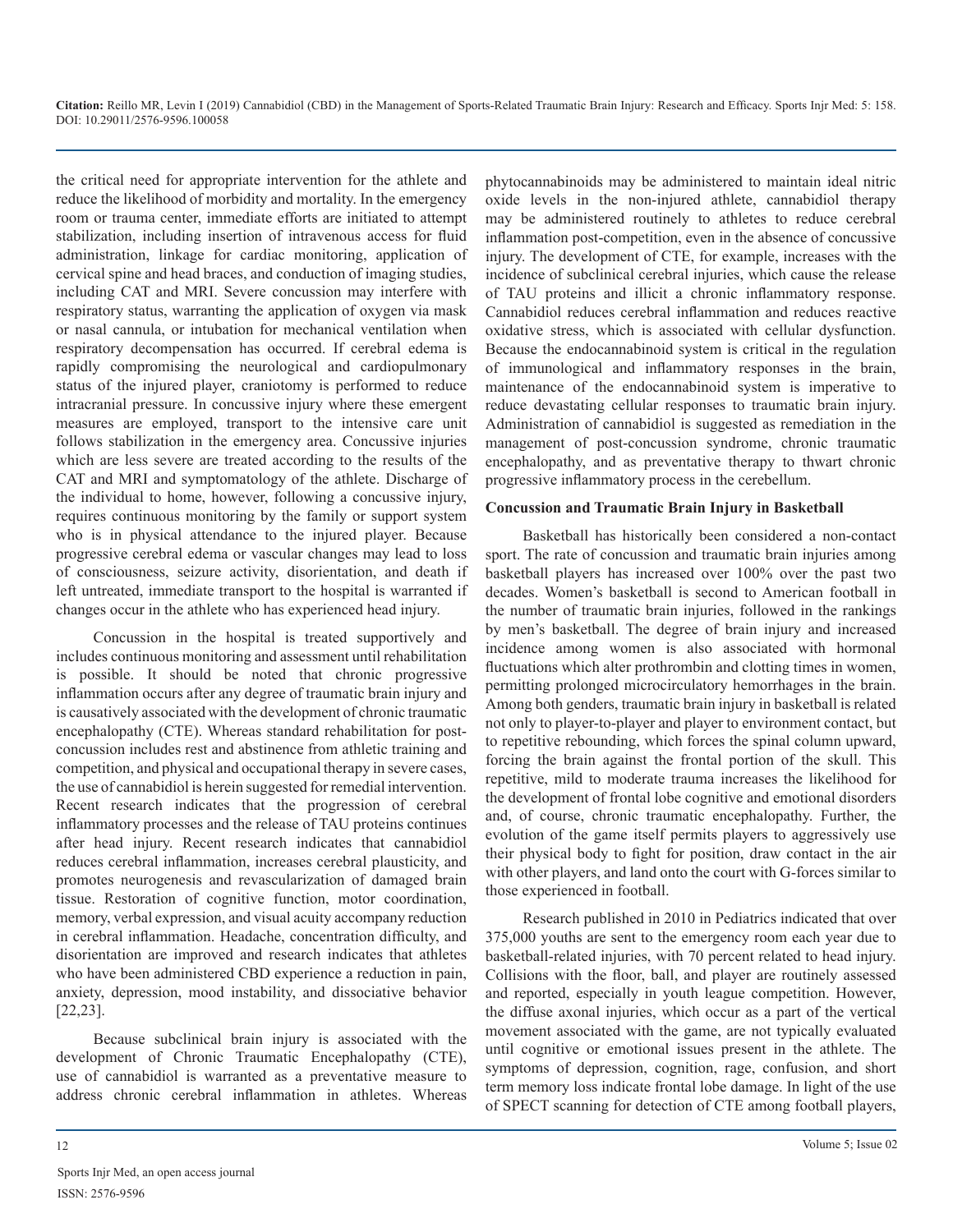employment of the same technology for evaluation of basketball players is warranted. Although the total number of injuries declined over a 10-year period, the report highlighted a 70 percent increase in traumatic brain injuries on the court.

#### **Concussion and Traumatic Brain Injury in Boxing and Martial Arts**

Boxing and martial arts serve as exemplars for how repetitive head trauma affects cerebral brain function and structure in the athlete. While the negative effects of boxing were medically recognized in 1928, the identification of Chronic Traumatic Encephalopathy (CTE) on post-mortem examination of athletes within the past five years, provided the data necessary to fully capture the severity of repetitive traumatic brain injury. Boxing and martial arts, including kick-boxing, engages athletes in receptive contact with thousands of cerebral impacts of varying degrees. Radiological findings support the development of CTE among living boxers and martial arts participants and long-term consequences of cumulative head trauma have received attention after the deaths of high-profile athletes such as boxing legend Mohammad Ali, who developed Parkinson's disease, secondary to CTE, and professional wrestler Brian "Axl Rotten" Knighton, who developed CTE. Clinical manifestations of CTE include various symptoms affecting the pyramidal and extrapyramidal systems, which manifest most often as disturbed gait and coordination, slurred speech and tremors. Cerebral dysfunction also ensues, causing cognitive impairment and neurobehavioral disturbances, including memory loss and rage. Cumulative head trauma alters brain structure, plausticity, and functionality. Elevated scores on the Fight Exposure Score (FES) have indicated decreased brain volumes among boxing and martial art athletes, especially in the areas of the thalamus and caudate. This scale includes information pertaining to the length of time engaged in the sport and the number of competitions. Further, research indicates that greater exposure to repetitive head trauma is associated with lower brain volumes and lower processing speed among active professional fighters. Post-mortem examinations of boxers have shown structural changes in the subcortical and cortical regions. With the advent of the use of SPECT among professional football players, medical evidence warrants the employment of such imaging among boxers and martial arts athletes as well. The clear correlation between neurodegenerative and neurocognitive decline among athletes who sustain repetitive head injury is attributable to the expression of TAU proteins within the brain and progressive inflammatory responses which accompany traumatic brain injury.

#### **Traumatic Brain Injury in Soccer**

Traumatic brain injury among soccer players includes Diffuse Axonal Injury (DAI) and concussive injury comparable in

incidence to that of American football players. Among collegiate athletes, concussion had been experienced by 40% of football and soccer players at the time of entrance into NCAA. Whereas the head is shielded in American football by a hard helmet, the head is unprotected in soccer. The concussive injuries in soccer, are directly related to player-to-player contact, player-to field contact, and player to ball contact. Indeed, the technique of using the head to pass the ball places the soccer player for frontal lobe damage via repetitive cerebral injury, which is associated with the development of chronic inflammation. Memory loss, behavioral and emotional changes, insomnia, and cognitive dysfunction are indicative of brain injury among soccer players. Research indicates that those players who frequently employ the head pass experience significant decrease in verbal, visual tracking, and visual learning abilities. Fine visual discrimination and visuospatial organization abilities were also affected, indicating damage to the occipital portion of the brain, secondary to the rebounding effect after a frontal head impact. In light of recent research pertaining to CTE in American football, several professional soccer players have indicated that they will donate their brains post-mortem for CTE research. The use of SPECT scan imaging is also warranted to assess CTE in soccer players given the comparable rates of concussive injury between the two sports.

#### **Concussion and Traumatic Brain Injury in Hockey**

Concussive injury in ice hockey is associated with impact routinely sustained throughout the course of the game: blindsiding (checking from the player's blind side with primary contact to the head), checking to the head, checking to the body, fighting, collision with a teammate, hit by a stick or hit by a puck. Imaging research indicates that microstructural alterations occur among players who have sustained TBI secondary to ice hockey, including decreased extracellular space and decreased diffusivities in white matter tissue. These MRI findings suggest axonal injury and increased cellularity of glia cells. Accompanying symptoms include headache, confusion, memory loss, aggressive behavior, depression, and diminished neurocognitive responses.

Recent research indicates that players with a history of sustained concussion showed significant changes in their white matter microstructure in comparison with those players who had no documented history of concussive injury. However, recent use of SPECT scans has indicated that chronic inflammatory changes evolve into CTE in athletes with histories of diffuse axonal injury or mild traumatic brain injury. The incorporation of SPECT scanning in the assessment of living ice hockey players is now being advocated and the use of cannabidiol may reduce the incidence progressive neurocognitive degeneration in ice hockey players.